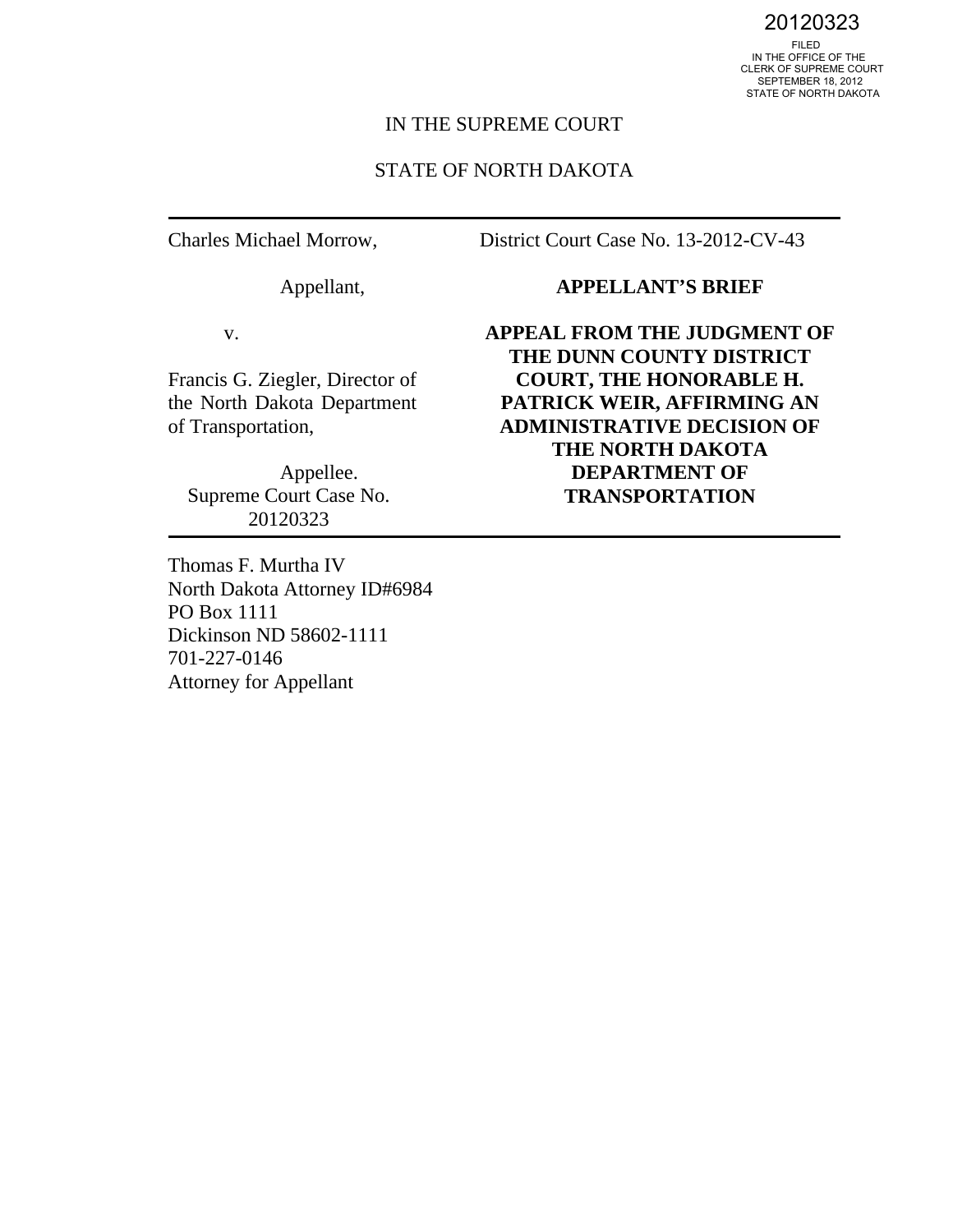## [¶1] **TABLE OF CONTENTS**

|  | By paragraph |
|--|--------------|
|--|--------------|

I. Did the Administrative Hearing Officer err in revoking Mr. Morrow's driving privilege for one year because the report submitted by the law enforcement officer to the Department of Transportation only marked the box labeled "refused onsite screening test" despite the requirement of N.D.C.C. § 39-20-03.2 that the report must include information as provided in section 39-20-04 "that the officer had reasonable grounds to believe the person had been driving or was in actual physical control of a motor vehicle while in violation of section 39-08-01 or equivalent ordinance or, for purposes of section 39-20-14, had reason to believe that the person committed a moving traffic violation or was involved in a traffic accident as a driver, and in conjunction with the violation or accident the officer has, through the officer's observations, formulated an opinion that the person's body contains alcohol . . . ?"

II. Did the Administrative Hearing Officer err by finding that checking the box "refused onsite screening test" and certifying that "this report is true and correct" satisfies the requirements of N.D.C.C. § 39-20-14?

I. The Hearing Officer's decision to revoke Mr. Morrow's driving privileges for one year is an error because N.D.C.C. § 39-20-03.2 requires that the law enforcement officer shall forward to the director a certified written report and "if the person was issued a temporary operator's permit because of the person's refusal to submit to a test under sections 39-20-01 and 39-20-14, the report must include information as provided in section 39-20-04." The report submitted by the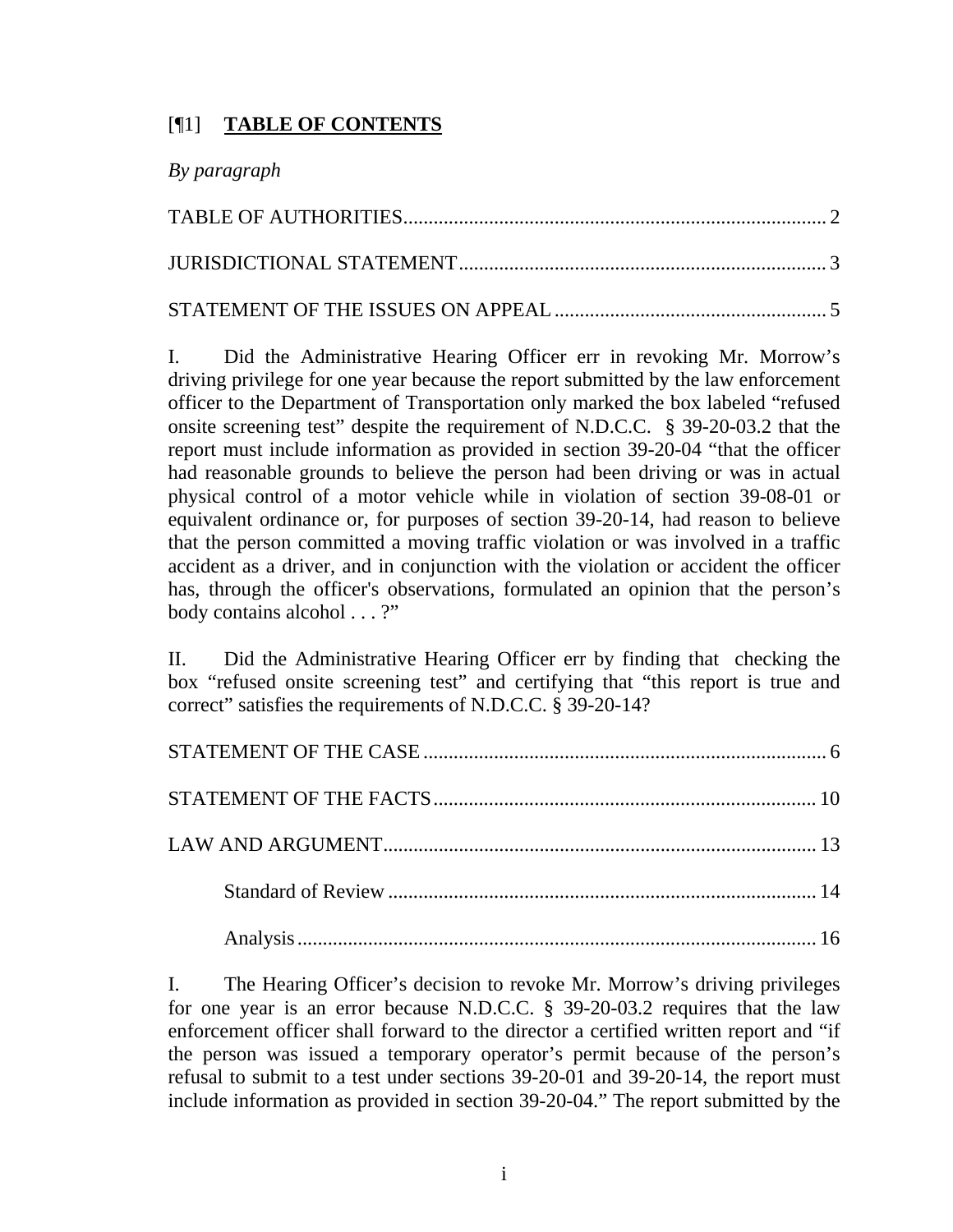law enforcement officer must indicate in writing that "the officer has, through the officer's observations, formulated an opinion that the person's body contains alcohol" and the report submitted by law enforcement had no written indication that Mr. Morrow's body contained alcohol. N.D.C.C. § 39-20-04 Subd. 1.

Analysis ....................................................................................................... 21

II. Simply checking the box "refused onsite screening test" and certifying that "this report is true and correct" on the Report and Notice does not satisfy the requirements of N.D.C.C. § 39-20-14.

CONCLUSION ...................................................................................................... 24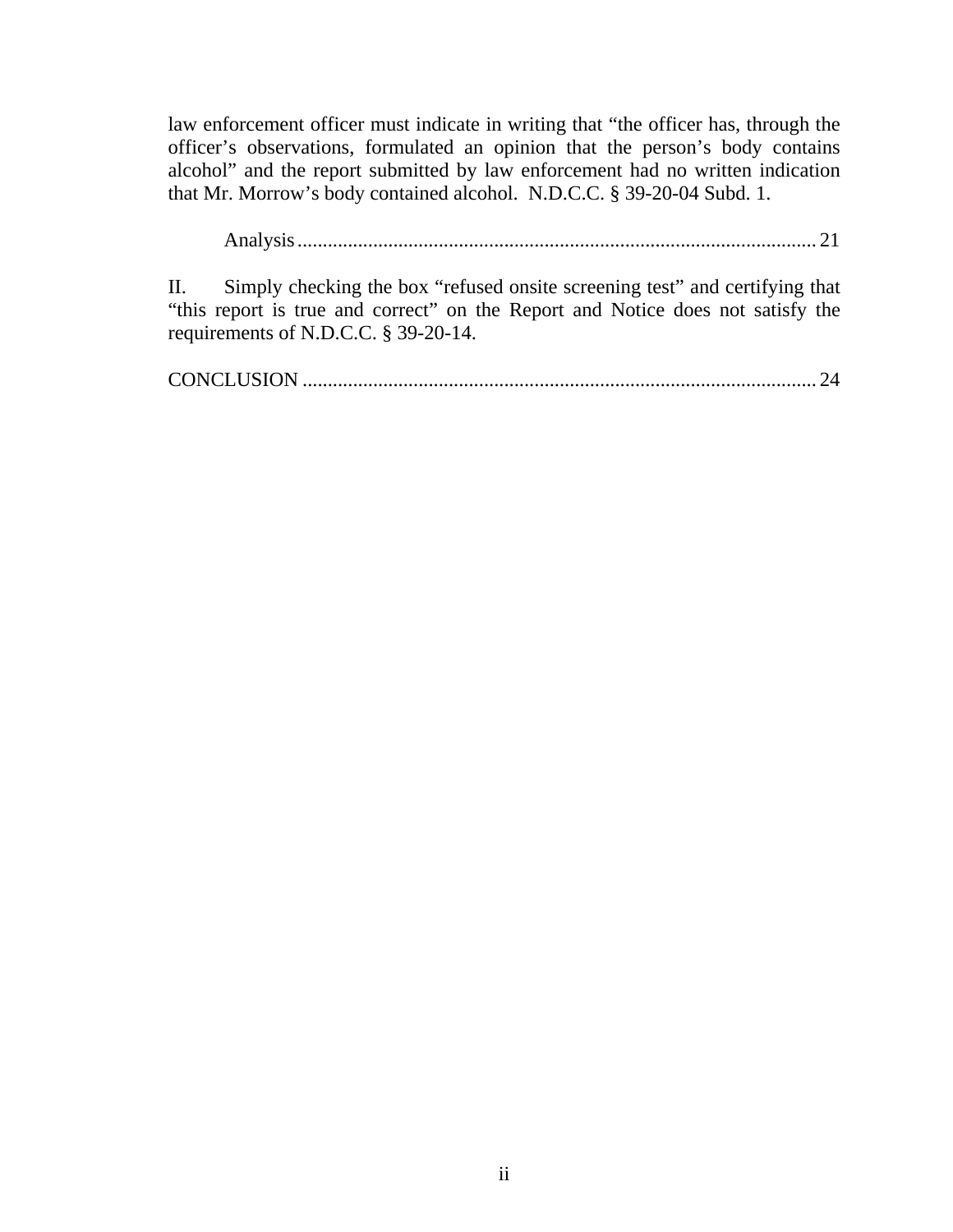# [¶2] **TABLE OF AUTHORITIES**

## **NORTH DAKOTA SUPREME COURT**

| Aamodt v. North Dakota Dept. of Transp.,                |
|---------------------------------------------------------|
|                                                         |
| Bell v. North Dakota Dep't of Transp.,                  |
|                                                         |
| Landsiedel v. Director Dept. of Transp.,                |
|                                                         |
| Schaaf v. N.D. Dep't of Transp.,                        |
|                                                         |
| Schwind v. Director, N.D. Department of Transportation, |
|                                                         |
| Wetzel v. N.D. Dep't of Transp.,                        |
|                                                         |
| Whitecalfe v. North Dakota Dept. of Transp.,            |
|                                                         |
| <b>NORTH DAKOTA CONSTITUTION</b>                        |
|                                                         |
|                                                         |
| <b>NORTH DAKOTA CENTURY CODE</b>                        |
|                                                         |
|                                                         |
|                                                         |
|                                                         |
|                                                         |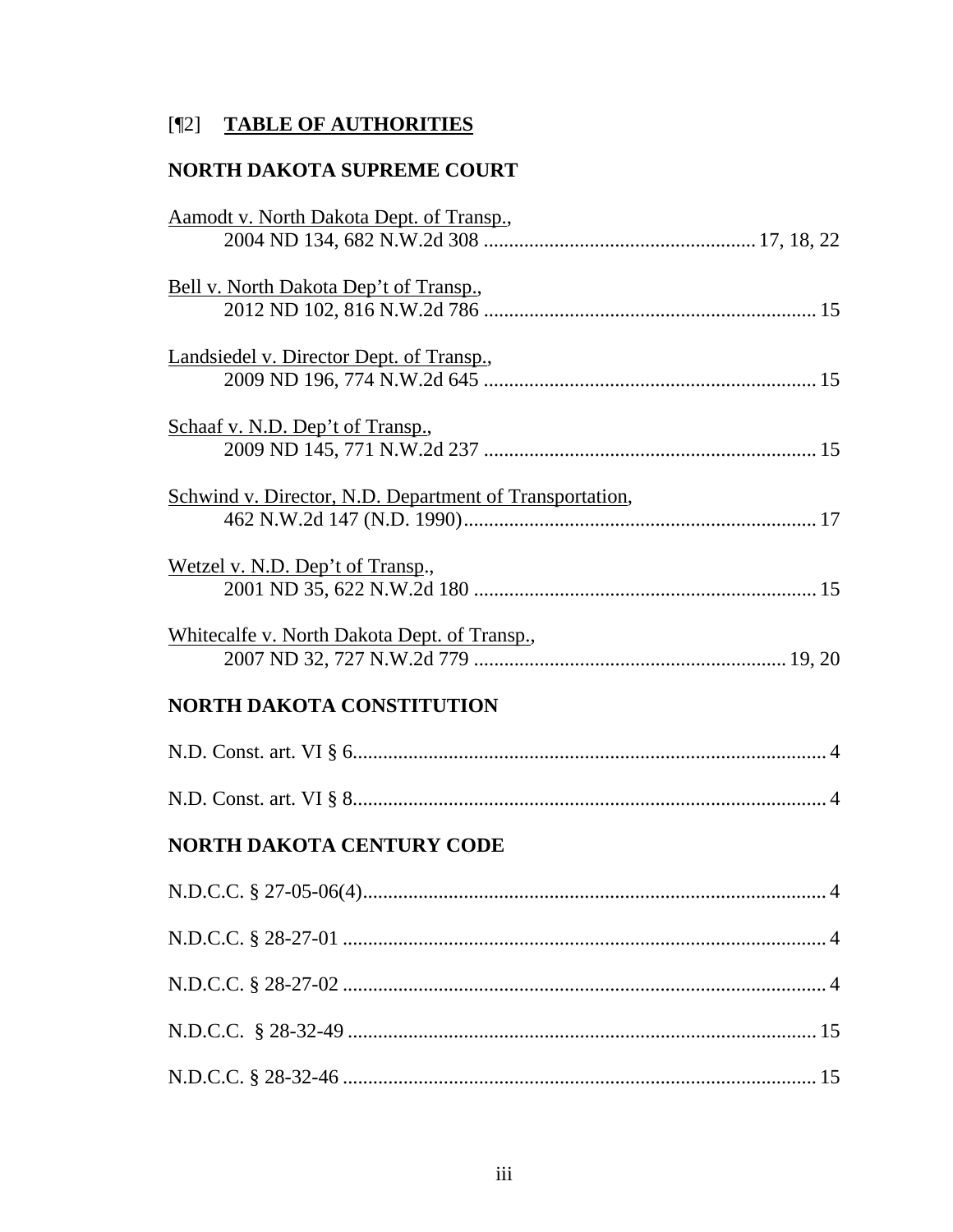| <b>NORTH DAKOTA RULES OF APPELLATE PROCEDURE</b> |  |  |
|--------------------------------------------------|--|--|
|                                                  |  |  |
|                                                  |  |  |
|                                                  |  |  |
|                                                  |  |  |
|                                                  |  |  |
|                                                  |  |  |
|                                                  |  |  |

|--|--|--|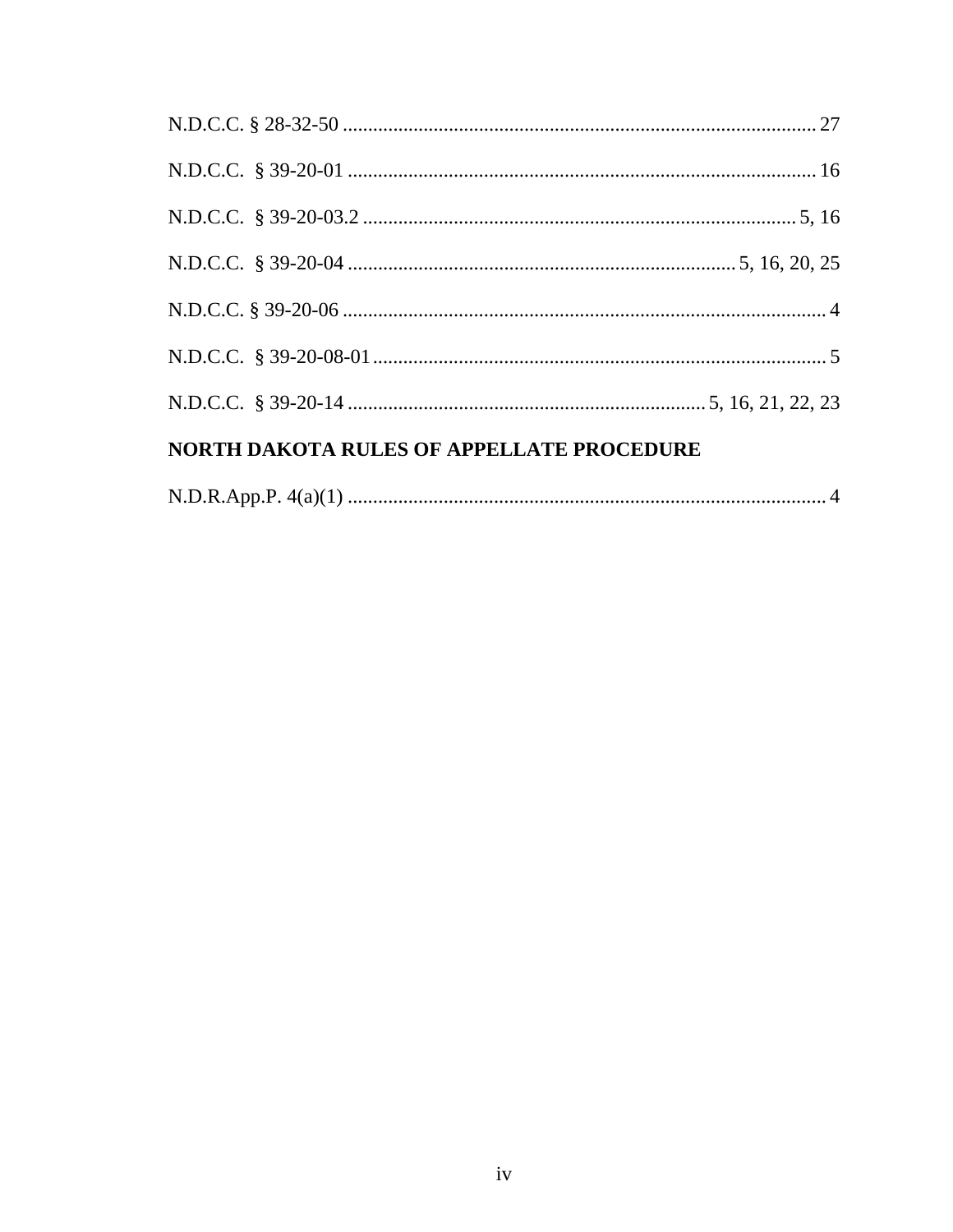## [¶3] **JURISDICTIONAL STATEMENT**

[¶4] The district court had jurisdiction over this case pursuant to N.D. Const. art.

VI § 8, N.D.C.C. § 27-05-06(4) and N.D.C.C. § 39-20-06. This Court has jurisdiction over this appeal under N.D. Const. art. VI § 6, N.D.C.C. § 28-27-01 and N.D.C.C. § 28-27-02. This appeal is timely under N.D.R.App.P. 4(a)(1).

## [¶5] **STATEMENT OF THE ISSUES ON APPEAL**

**I. Did the Administrative Hearing Officer err in revoking Mr. Morrow's driving privilege for one year because the report submitted by the law enforcement officer to the Department of Transportation only marked the box labeled "refused onsite screening test" despite the requirement of N.D.C.C. § 39-20-03.2 that the report must include information as provided in section 39-20-04 "that the officer had reasonable grounds to believe the person had been driving or was in actual physical control of a motor vehicle while in violation of section 39-08-01 or equivalent ordinance or, for purposes of section 39-20-14, had reason to believe that the person committed a moving traffic violation or was involved in a traffic accident as a driver, and in conjunction with the violation or accident the officer has, through the officer's observations, formulated an opinion that the person's body contains alcohol . . . ?"** 

**II. Did the Administrative Hearing Officer err by finding that checking the box "refused onsite screening test" and certifying that "this report is true and correct" satisfies the requirements of N.D.C.C. § 39-20-14?** 

## [¶6] **STATEMENT OF THE CASE**

[¶7] Appellant Charles Michael Morrow appeals from the North Dakota Department of Transportation's March 1, 2012 decision revoking his North Dakota driving privileges for one year and the District Court's June 1, 2012 Order and June 11, 2012 Judgment affirming that decision. Appendix 9, 10, 15, 15.

[¶8] The Department erred when it concluded that the Report and Notice form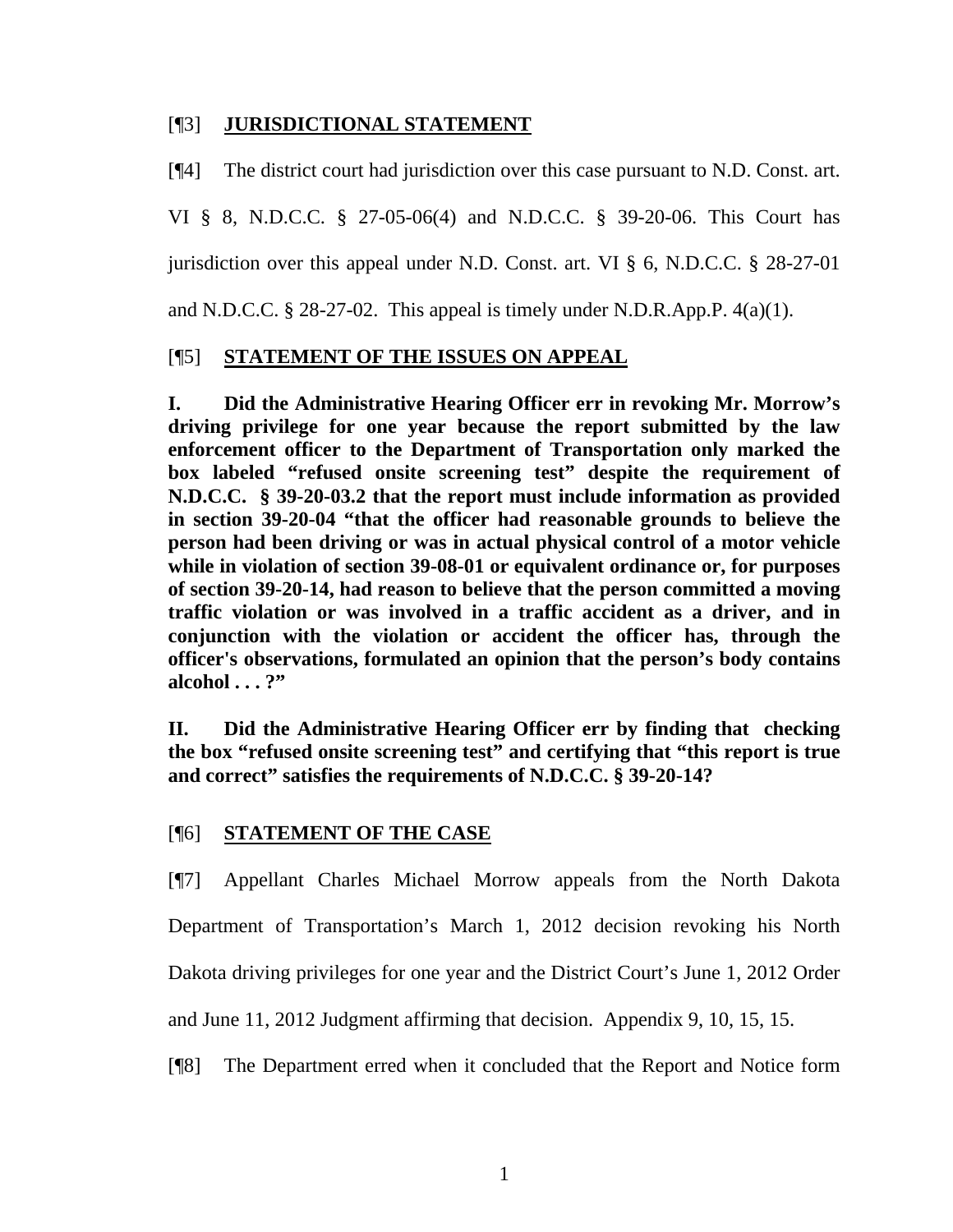does not call for the officer to document the evidence that the driver's body contains alcohol and that the elements of N.D.C.C. § 39-20-14 are met by the officer checking the box "refused onsite screening test" and certifying that the report is true and correct. Appendix 5. Pursuant to N.D.C.C. § 39-20-04 the officer must certify to the Department that the officer formulated an opinion that the person's body contains alcohol. Because the Department has made an error of law and fact its decision to revoke Mr. Morrow's North Dakota driving privileges for one year should be reversed.

[¶9] Mr. Morrow filed his notice of appeal on August 9, 2012. Appendix 18.

#### [¶10] **STATEMENT OF THE FACTS**

[¶11] On February 5, 2012 law enforcement observed Mr. Morrow's vehicle speeding and initiated a traffic stop. Transcript page 6, lines 3-7 (T. 6:3-7). The law enforcement officer observed Mr. Morrow to have bloodshot and glossy eyes and noted an odor of an alcoholic beverage coming from Mr. Morrow. T. 8:19-24; 9:17-18. Mr. Morrow admitted to consuming alcohol. T. 9:23-24; 10:9-10. Mr. Morrow submitted to field sobriety tests. T. 10:25; 11; 12:1-19; 13:6-25; 14:1-16. Mr. Morrow passed the HGN, Backwards Count and failed the Alphabet and Finger Dexterity. Id. Law enforcement read Mr. Morrow the implied consent advisory and offered a preliminary breath test. T. 14:18-25; 15; 16:1-2. Mr. Morrow refused the offer to take the preliminary breath test. Id. Law enforcement then issued Mr. Morrow a Report and Notice and released him. Appendix 8, T. 16:4-8. Law enforcement then mailed a copy of the Report and Notice to the DOT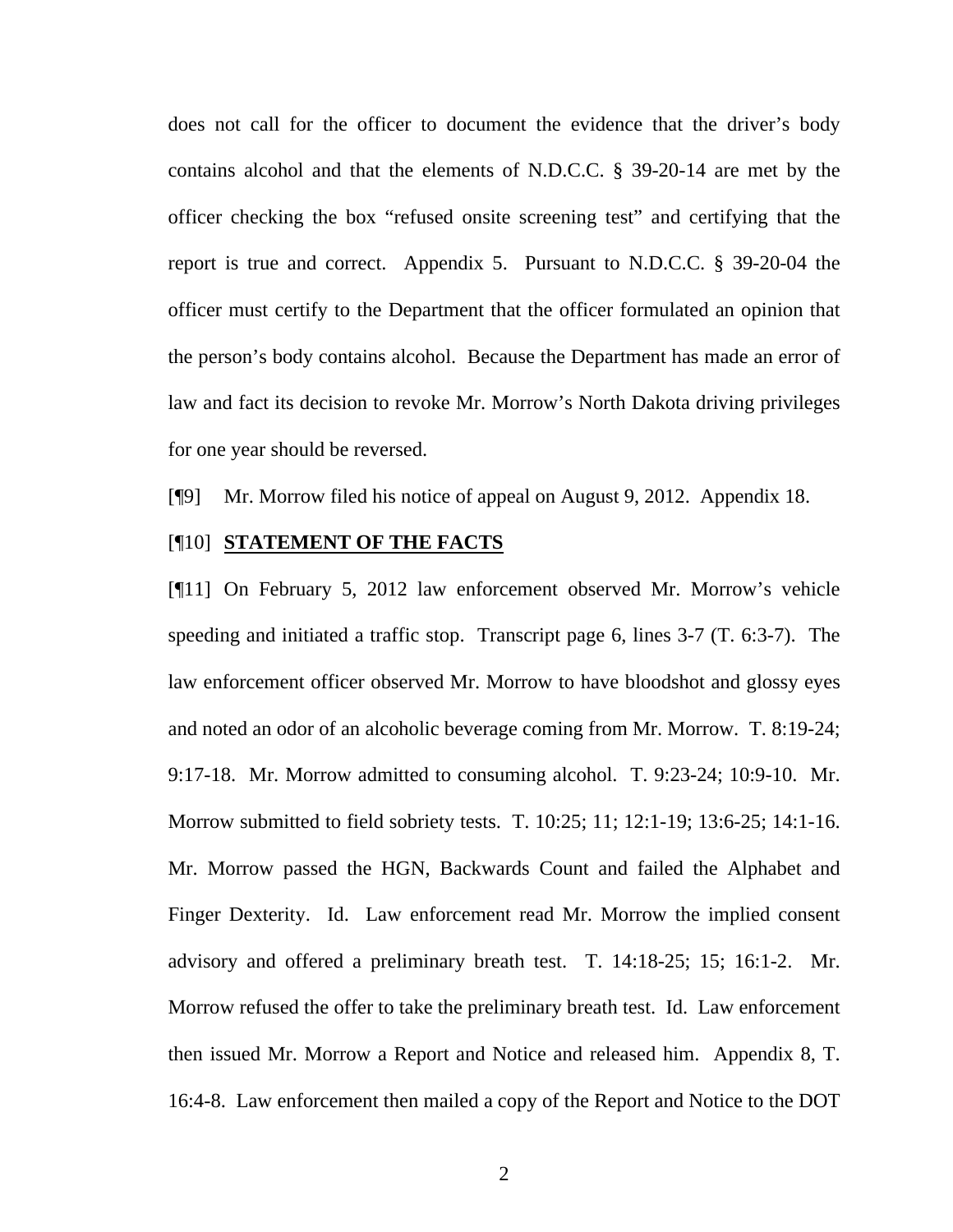(Exhibit 1b). Appendix 8, T. 17:14-22. The law enforcement officer did not feel he had probable cause to arrest Mr. Morrow and that Mr. Morrow was "obviously" safe to drive. T. 19:12-16; 21:13-15.

[¶12] The law enforcement officer did not indicate on the Report and Notice sent to the DOT (Exhibit 1b) that his opinion was that Mr. Morrow's body contained alcohol. Appendix 8, T. 20:14-20.

### [¶13] **LAW AND ARGUMENT**

### [¶14] **Standard of Review**

[¶15] "The [North Dakota Department of Transportation's] authority to suspend driving privileges is governed by statute, and the Department must meet basic and mandatory statutory requirements to have the authority to suspend driving privileges. Schaaf v. N.D. Dep't of Transp., 2009 ND 145, ¶ 9, 771 N.W.2d 237." Landsiedel v. Director Dept. of Transp., 2009 ND 196 ¶6, 774 N.W.2d 645, 647.

The North Dakota Supreme Court exercises

limited review of the administrative revocation of driving privileges under the Administrative Agencies Practice Act, N.D.C.C. ch. 28-32. Wetzel v. N.D. Dep't of Transp., 2001 ND 35, ¶ 9, 622 N.W.2d 180. [The North Dakota Supreme Court's] standard of review is the same standard applied by the district court. N.D.C.C. § 28-32-49. [The court] must affirm the administrative agency's decision unless:

- 1. The order is not in accordance with the law.
- 2. The order is in violation of the constitutional rights of the appellant.
- 3. The provisions of this chapter have not been complied with in the proceedings before the agency.
- 4. The rules or procedure of the agency have not afforded the appellant a fair hearing.
- 5. The findings of fact made by the agency are not supported by a preponderance of the evidence.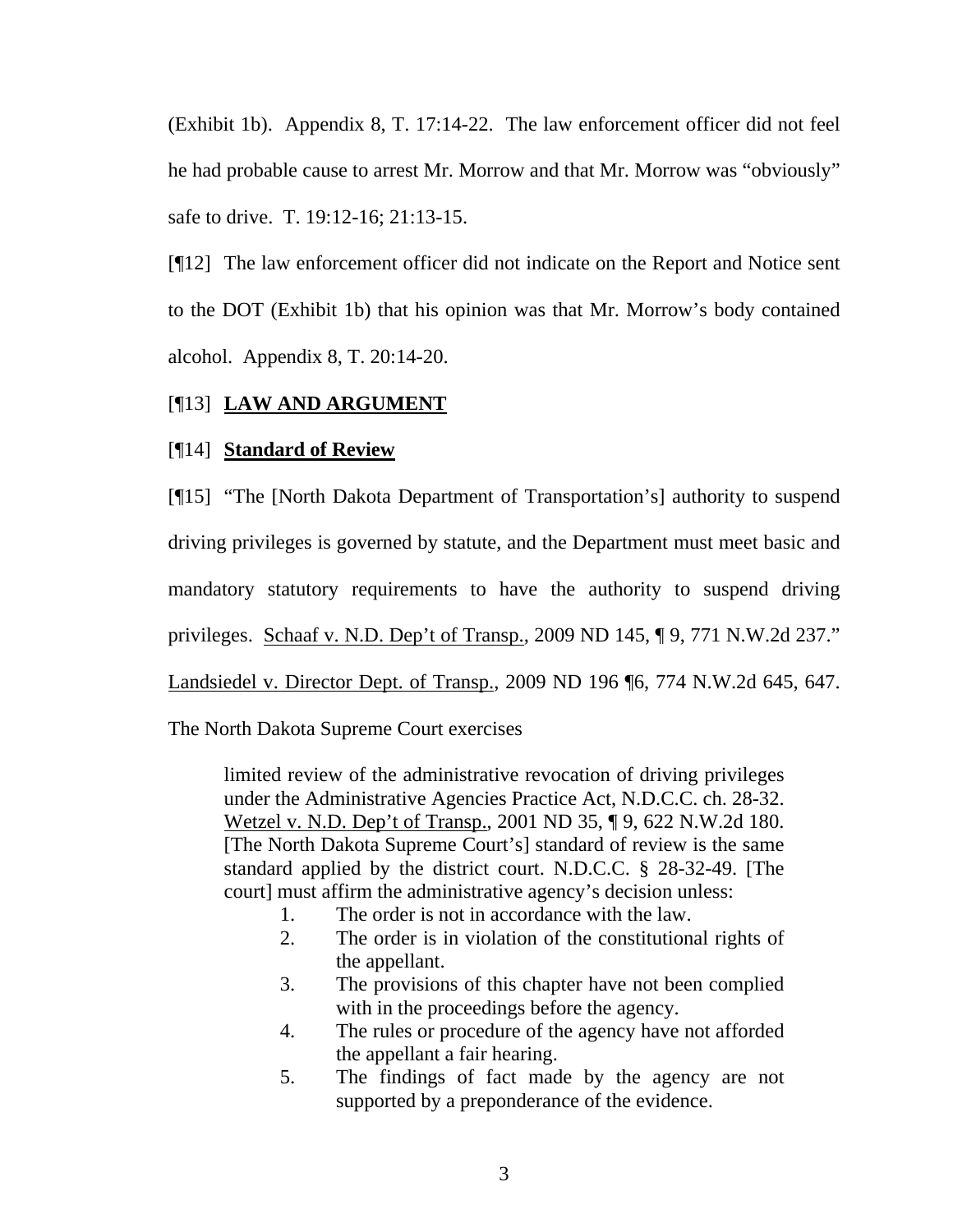- 6. The conclusions of law and order of the agency are not supported by its findings of fact.
- 7. The findings of fact made by the agency do not sufficiently address the evidence presented to the agency by the appellant.
- 8. The conclusions of law and order of the agency do not sufficiently explain the agency's rationale for not adopting any contrary recommendations by a hearing officer or an administrative law judge. N.D.C.C. § 28- 32-46.

Bell v. North Dakota Dep't of Transp., 2012 ND 102 ¶8, 816 N.W.2d 786.

## [¶16] **Analysis**

**I. The Hearing Officer's decision to revoke Mr. Morrow's driving privileges for one year is an error because N.D.C.C. § 39-20-03.2 requires that the law enforcement officer shall forward to the director a certified written report and "if the person was issued a temporary operator's permit because of the person's refusal to submit to a test under sections 39-20-01 and 39-20- 14, the report must include information as provided in section 39-20-04." The report submitted by the law enforcement officer must indicate in writing that "the officer has, through the officer's observations, formulated an opinion that the person's body contains alcohol" and the report submitted by law enforcement had no written indication that Mr. Morrow's body contained alcohol. N.D.C.C. § 39-20-04 Subd. 1.** 

[¶17] The North Dakota Supreme Court has stated that

[t]he Department's authority to suspend a person's license is given by statute and is dependent upon the terms of the statute. The Department must meet the basic and mandatory provisions of the statute to have authority to suspend a person's driving privileges. Schwind v. Director, N.D. Department of Transportation, 462 N.W.2d 147, 150 (N.D. 1990).

Aamodt v. North Dakota Dept. of Transp., 2004 ND 134 ¶15, 682 N.W.2d 308, 313-314.

[¶18] In Mr. Morrow's case the statute specifically required that the Report and Notice sent to the Department of Transportation contain information that the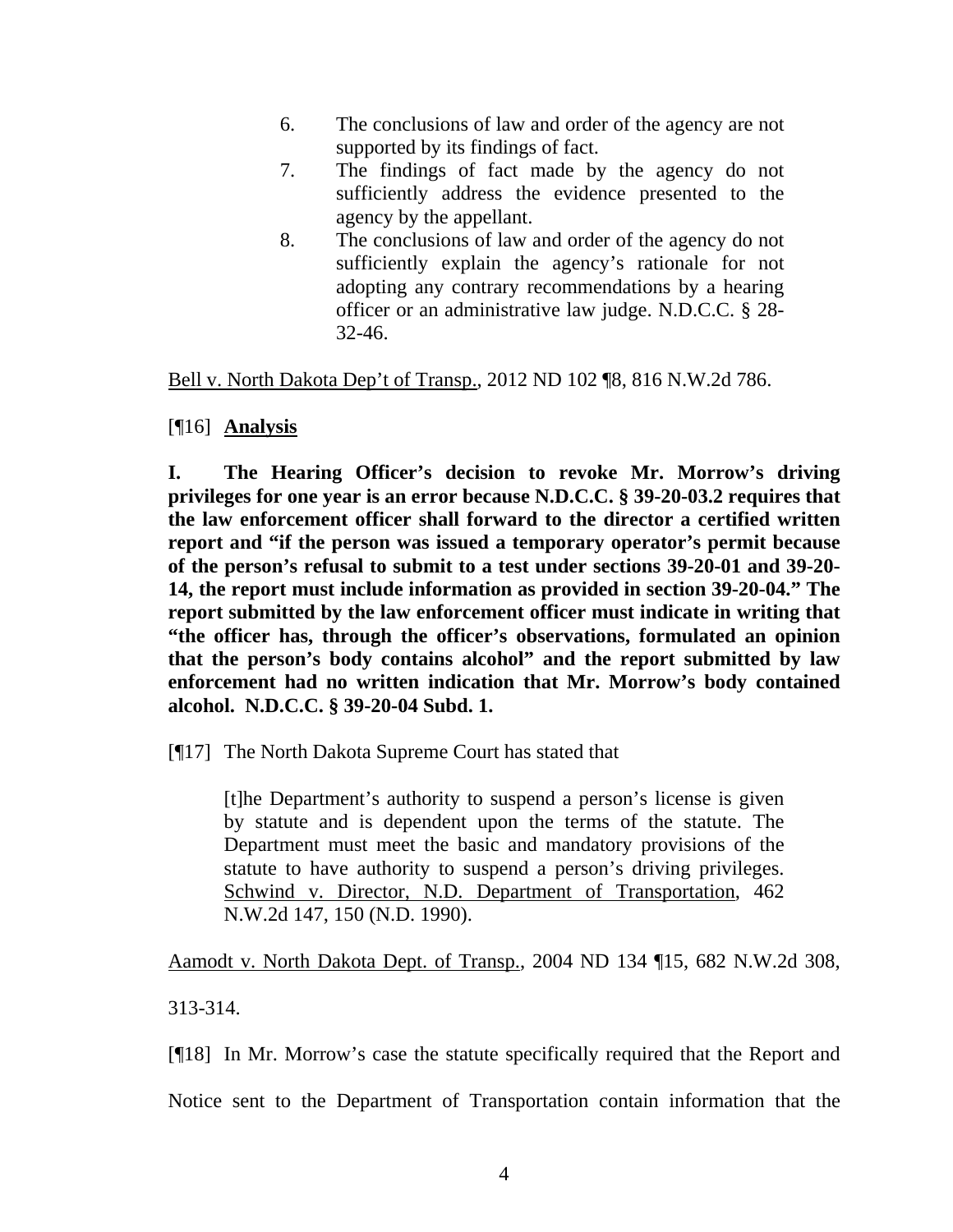officer observed and formulated an opinion that Mr. Morrow's body contained alcohol. Without that information in the report the Department lacked the statutory authority to revoke Mr. Morrow's driving privileges. See Id.

[¶19] Whitecalfe v. North Dakota Dept. of Transp., 2007 ND 32, 727 N.W.2d 779, provides an analysis on a similar fact pattern to the present case. Whitecalfe is a consolidated decision on two refusal cases. The fact difference is that the Report and Notice in Whitecalfe sent to the Department included a probable cause explanation but the Report and Notice given to the drivers did not. The North Dakota Supreme Court explained that the statute did not require that the probable cause explanation be served on the driver before the Department had jurisdiction to revoke driving privileges but the statute did require that the probable cause explanation be sent to the Department.

[¶20] In our current case no explanation was sent to the Department that Mr. Morrow's body contained alcohol therefore under the rationale in Whitecalfe the Department did not have jurisdiction to revoke his driving privileges. Id. at 785, ¶12 ("For the Department to have the authority to revoke the individual's driving privileges the plain language of N.D.C.C. § 39-20-04 requires that information be included in the report sent to the Department.).

[¶21] **Analysis** 

**II. Simply checking the box "refused onsite screening test" and certifying that "this report is true and correct" on the Report and Notice does not satisfy the requirements of N.D.C.C. § 39-20-14.** 

[¶22] Aamodt v. North Dakota Dept. of Transp., 2004 ND 134, 682 N.W.2d 308,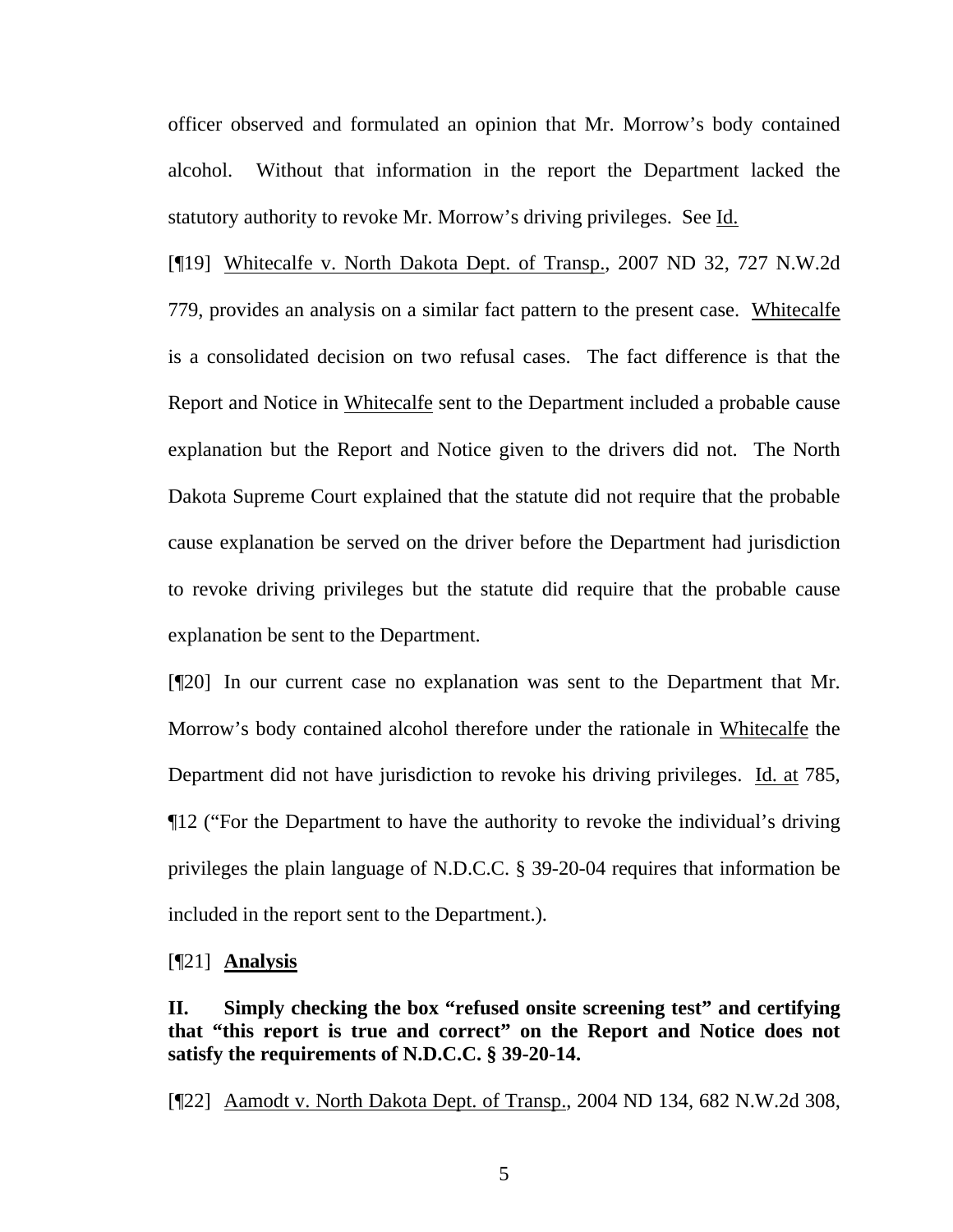articulates the concept of whether certain statutory provisions are basic and mandatory provisions that require compliance before the Department is authorized to suspend a person's driving privileges. That decision made it unequivocal that including the probable cause explanation in the Report and Notice sent to the Department was basic and mandatory. The Hearing Officer concludes however that simply checking the box "refused onsite screening test" and certifying the report is true and correct satisfied the requirements of N.D.C.C. § 39-20-14. This conclusion was an error and is neither supported by the facts nor the law.

[¶23] The officer wrote "N/A" in the probable cause/lawfully detain portion of the Report and Notice and made no mention of alcohol in Mr. Morrow's body. The certification statement only certifies that the report is true and correct; the certification statement does not state that the elements of N.D.C.C. 39-20-14 have been satisfied. Therefore the facts do not support the Hearing Officer's conclusion.

#### [¶24] **CONCLUSION**

[¶25] Because N.D.C.C. § 39-20-04 specifically requires that the certified written report of the law enforcement officer, for purposes of section 39-20-14, show that the law enforcement officer had reason to believe that the person committed a moving traffic violation or was involved in a traffic accident as a driver, and in conjunction with the violation or accident the officer has, through the officer's observations, formulated an opinion that the person's body contains alcohol and the Report and Notice submitted to the Department contained no information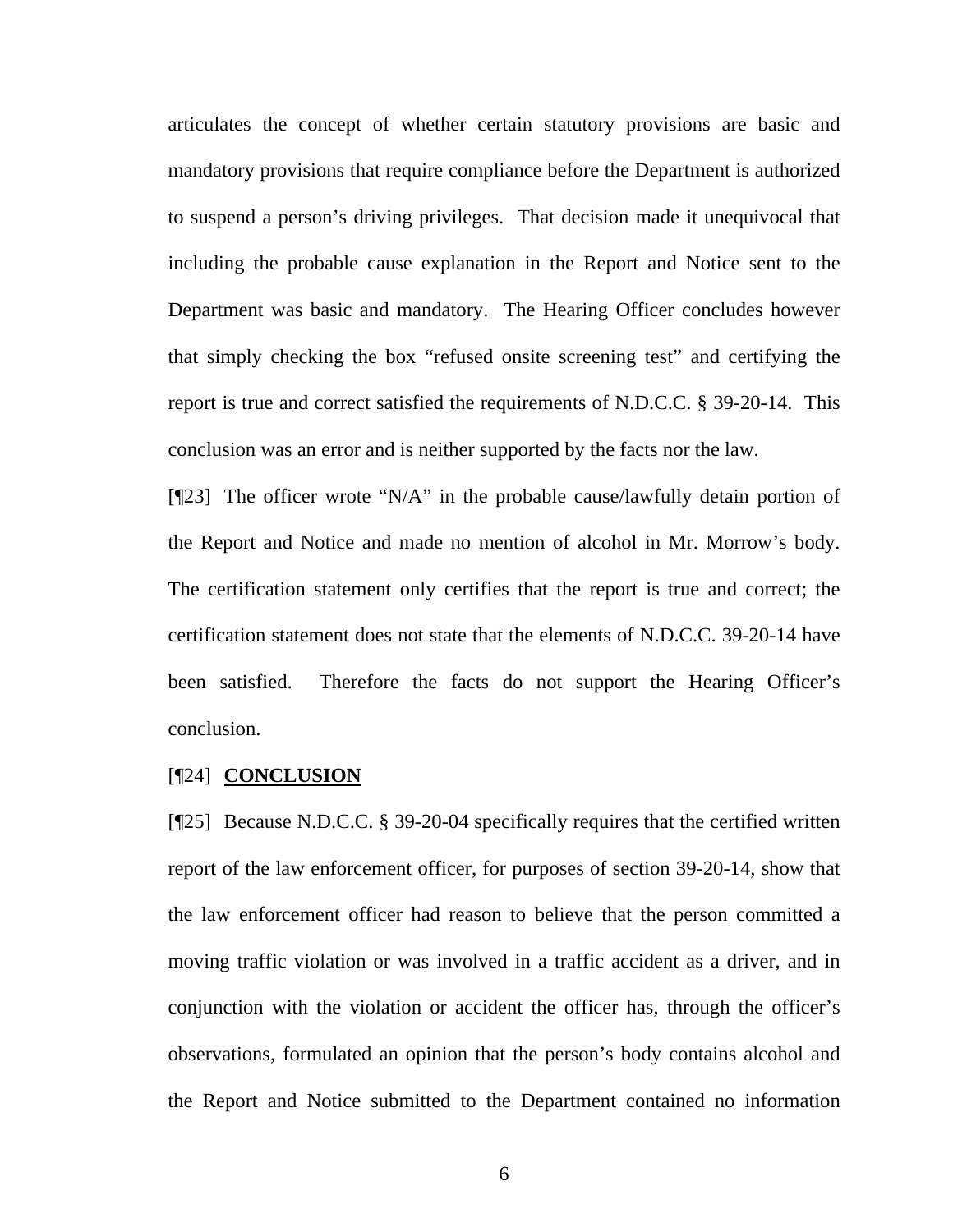regarding the officer's opinion that Mr. Morrow's body contained alcohol the Department lacked the statutory authority to revoke Mr. Morrow's driving privileges.

[¶26] Therefore based on the foregoing arguments and law, Mr. Morrow respectfully requests that the decision of the Hearing Officer to revoke his driving privileges for one year be reversed.

[¶27] The Report and Notice form submitted to the Department did not indicate that the law enforcement officer had an opinion that Mr. Morrow's body contained alcohol and therefore the Department acted without substantial justification when it revoked Mr. Morrow's North Dakota driving privileges for one year. Pursuant to N.D.C.C. § 28-32-50, because the Department of Transportation acted without substantial justification in revoking Mr. Morrow's North Dakota driving privileges, the court must award the party not an administrative agency reasonable attorney's fees and costs if the court finds in favor of that party. Mr. Morrow respectfully requests that he be awarded his reasonable attorney's fees and costs.

Dated: September 24, 2012 /s/ Thomas F. Murtha IV

Thomas F. Murtha IV(ID #06984) 135 Sims, Suite 217 PO Box 1111 Dickinson, ND 58602-1111 Telephone: (701) 227-0146 Attorney for Appellant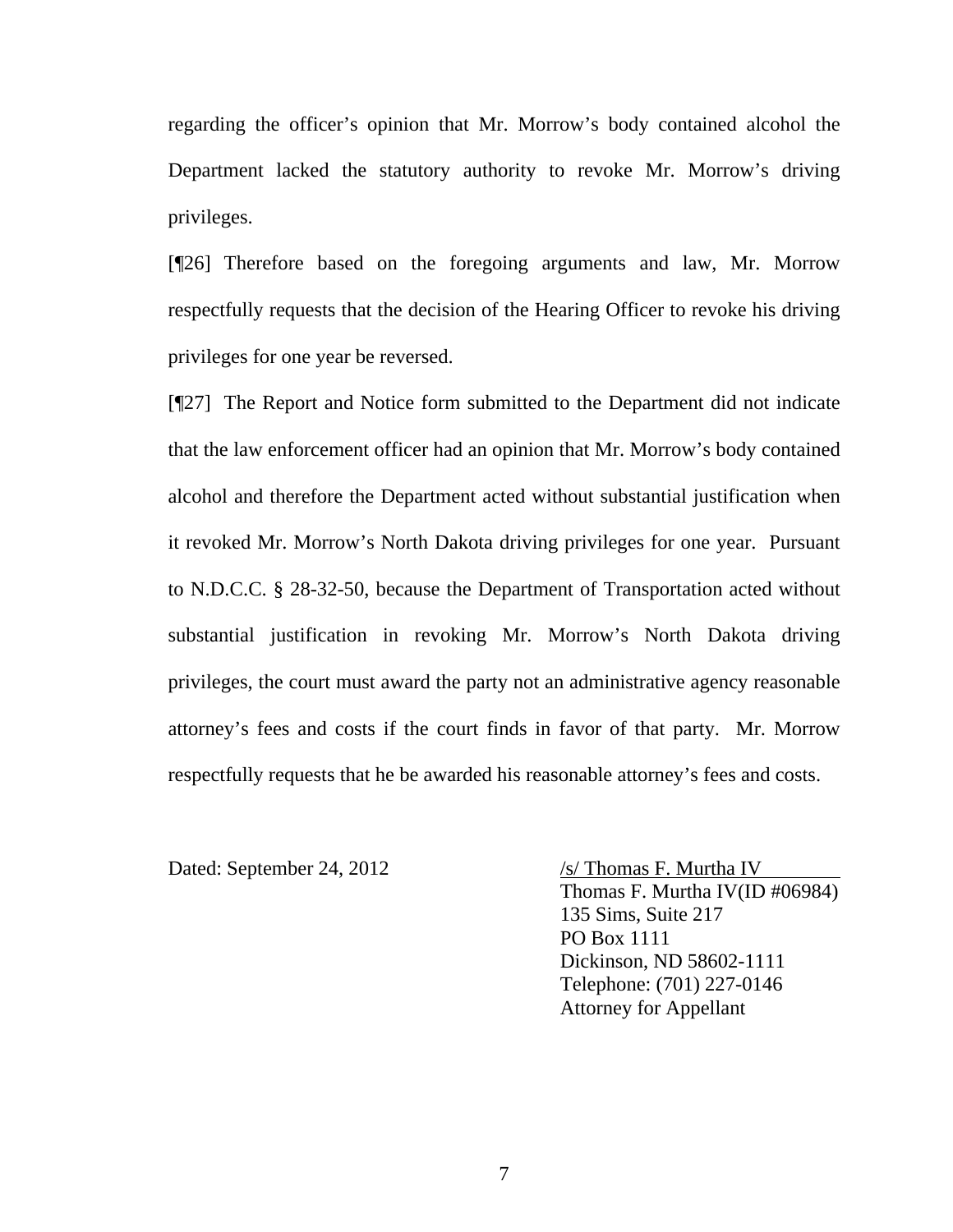#### IN THE SUPREME COURT

#### **STATE OF NORTH DAKOTA**

Charles Michael Morrow,

Appellant,

Supreme Court Case No. 20120323 District Court Case No. 13-2012-CV-43

#### V.

**AFFIDAVIT OF SERVICE** 

Francis G. Ziegler, Director of the North Dakota Department of Transportation.

Appellee,

| STATE OF NORTH DAKOTA |  |
|-----------------------|--|
| COUNTY OF STARK       |  |

Thomas F. Murtha IV, being first duly sworn, deposes and says that on the 18th day of September, 2012, he served copy of the following:

SS.

#### $\mathbf{1}$ . APPELLANT'S BRIEF FOR APPEAL FROM A DISTRICT COURT JUDGMENT AFFIRMING AN ADMINISTRATIVE DECISION OF THE NORTH DAKOTA DEPARTMENT OF TRANSPORTATION  $2.$ **APPELLANT'S APPENDIX**

upon: Douglas Bruce Anderson

by electronically mailing a true and correct copy to the following:

Douglas Bruce Anderson dbanders@nd.gov

Thomas F. Murtha

Subscribed and sworn to before me this 18th day of September, 2012.



Jennifer J. Juelfs, Notary Public

**Stark County, North Dakota**